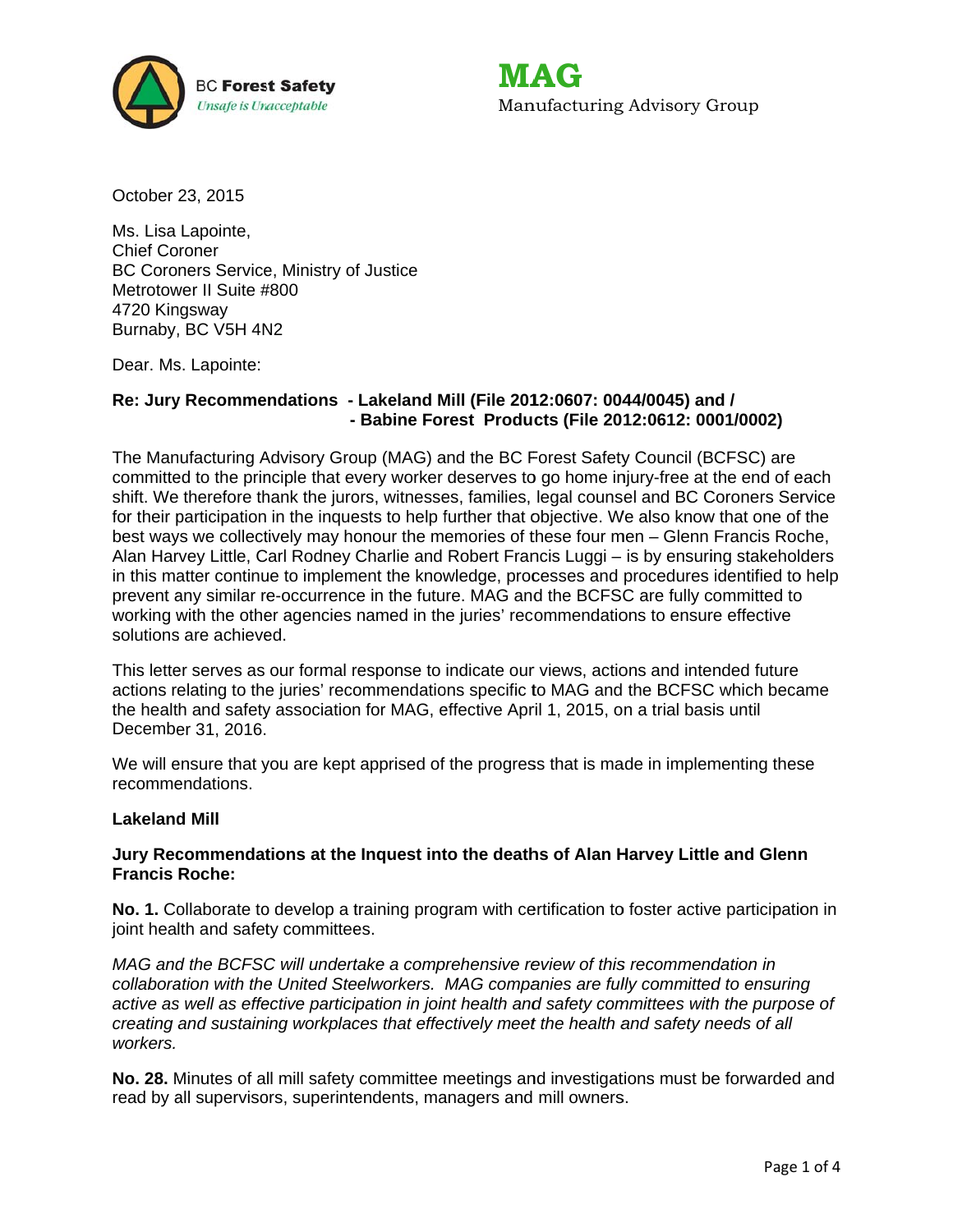



*This is currently best practice and well established in many mills. Mills within MAG have made available prototype minute documents and distribution lists, available via the BCFSC website to assist any of the smaller mills that may not already have these processes in place.* 

No. 29. Mills must ensure that there are enough millwrights, mechanics, electricians and cleanup staff to keep up with the daily demands of mill operation. Inspections, repairs, maintenance and clean-up should not be allowed to fall behind.

*MAG* is strongly committed to ensuring that the right resources are in place for the type, size and nature of operations, whether 24-hour or 12-hour operating cycles with different shifts. MAG *companies have trained their managers, supervisors and workers to impress upon them that everyone has a continuing responsibility to monitor situations where dust is accumulating beyond acceptable levels as legislated. In addition, all employees have been reminded and are expected to report any unsafe work situation and have the right to stop work if they feel* dangerous dust accumulations are occurring. A large percentage of MAG company operations have also incorporated daily inspections of dust accumulation, technology and clean-up efforts by an independent staff member or contractor. These daily inspections have been sustained as a best practice following the conclusion of Phase 5 inspections by WorkSafeBC.

No. 30. There should be a "Safety Watch Person" on every shift to continually monitor dust systems, vacuum systems, conveyors and electric motors.

As previously noted, everyone has been trained to monitor situations including where dust is accumulating beyond acceptable levels as legislated. In addition, every MAG operation is *committed to adhering to the dust management plan established for their operations which* includes the monitoring of each piece of equipment to ensure that dust levels are within the pre*defined safety levels. Our view is that there is a stronger system in place with every individual in the mill, management and hourly, essentially trained and monitoring dust as part of their roles.* 

No. 31. Implement recommendations #1, #2 and #3 of the BC Safety Authority Report into the Lakeland Mills Ltd. Explosion and Fire, which are:

*Recommendation* #1: Document a facility assessment to identify hazardous locations that is completed by a professional that is qualified to identify combustible dust hazardous locations, and in accordance with a recognized industry standard for combustible dust hazardous locations.

Recommendation #2: Where hazardous locations are identified and contain regulated equipment, document a plan to either: develop and implement auditable wood dust management practices for these locations that are accepted by a qualified person as an effective means to manage the combustion hazard; or, configure the equipment for safe operation given the presence of the combustible dust hazard. Safe operating configurations include:

a) obtaining approval for operation in the hazardous location, or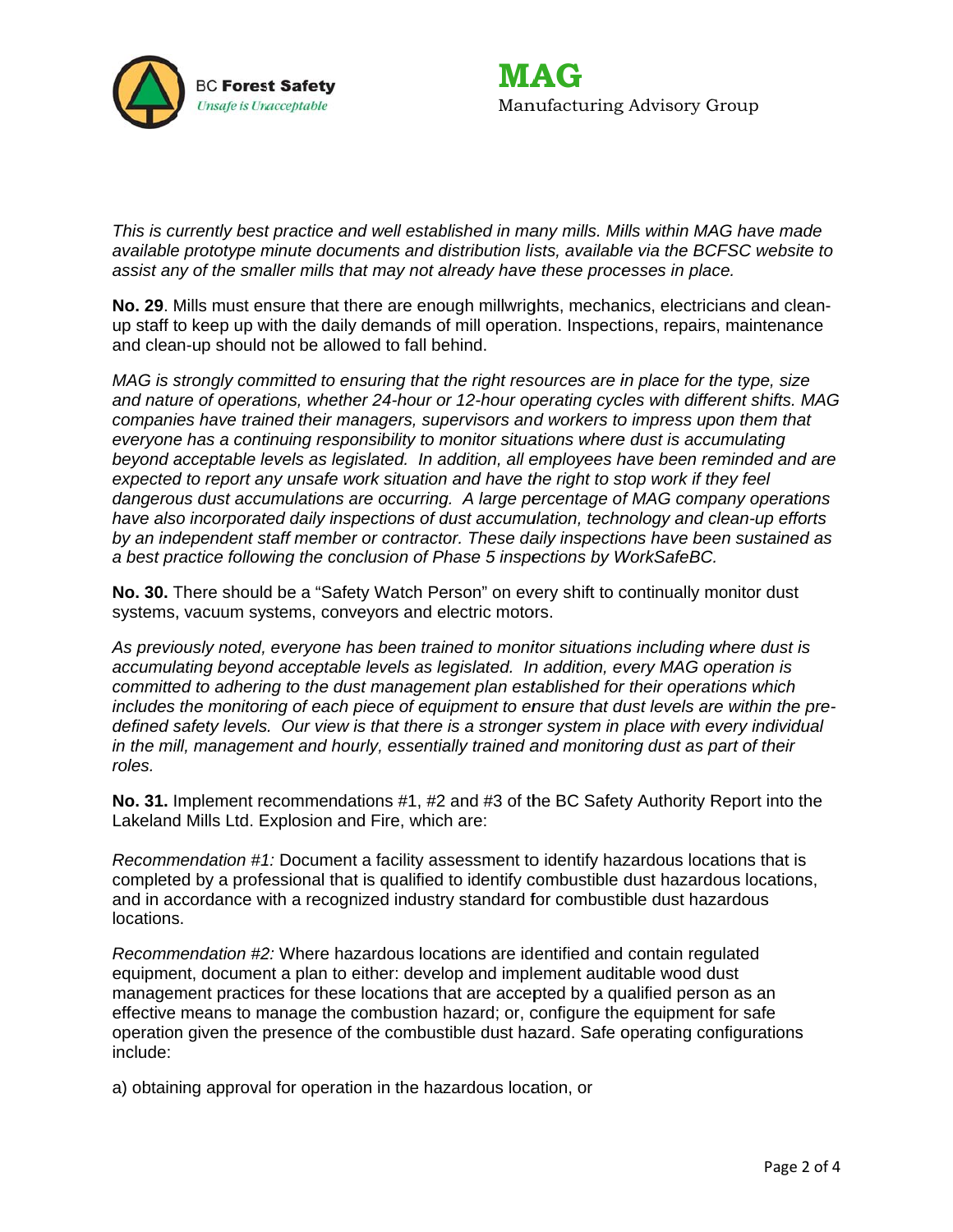



b) permanent removal of the equipment from the hazardous location.

Recommendation #3: Incorporate any identified hazardous locations and the chosen means to manage the combustion hazards into the facility's Fire Safety Plan, or other suitable facility document(s).

These recommendations deal with the documentation and identification of hazardous locations and the development of plans to manage dust accumulations around those locations. These recommendations became a safety order which all operations have now met.

#### **Babine Forest Products**

## Jury Recommendations at the Inquest into the deaths of Robert Francis Luggi and Carl **Rodney Charlie:**

No. 1. Ensure that all plants have proper outdoor lighting, a fire pumping system, a stand-alone first aid facility and well identified muster stations. All of these installations should be serviced by a fully functional automatic emergency power system.

MAG and the BCFSC will undertake a comprehensive review of this recommendation.

No. 27. Compile and make available best practices including life safety engineering related to construction of new wood processing plants and for refitting old plants to address combustible dust issues.

MAG companies presently share and make available best practices including life safety engineering related to construction of new wood processing plants and for refitting existing plants to address combustible dust issues.

MAG has also worked with a number of engineering firms and insurance companies over the past two years and is confident that all new construction and refitting of existing MAG plants will be carried out in such a way to effectively manage and mitigate combustible dust issues. In addition, the MAG Sawmill Dust Audit includes evaluating new and retrofitted construction features, engineered ventilation systems, and mechanical and electrical systems.

No. 28. Encourage employers to utilize the existing Manufacturing Advisory Group dust audit tool regarding combustible dust mitigation.

MAG companies are required to utilize the MAG dust audit tool as a condition of participating in MAG. In addition, in 2014, the BCFSC in conjunction with the MAG, made available a team of technical expert advisors for all sawmills in BC. The purpose of the initiative was to provide comprehensive support and expertise to the sawmill industry on combustible dust control and mitigation at no cost to the industry. MAG and the BCFSC have worked and continue to work with the various industry associations to encourage employers to utilize the MAG dust audit including making the audit tool available on the various industry association websites.

No. 33. To ensure the effective sharing of information to ensure ongoing risks can be evaluated by all members of the safety community.